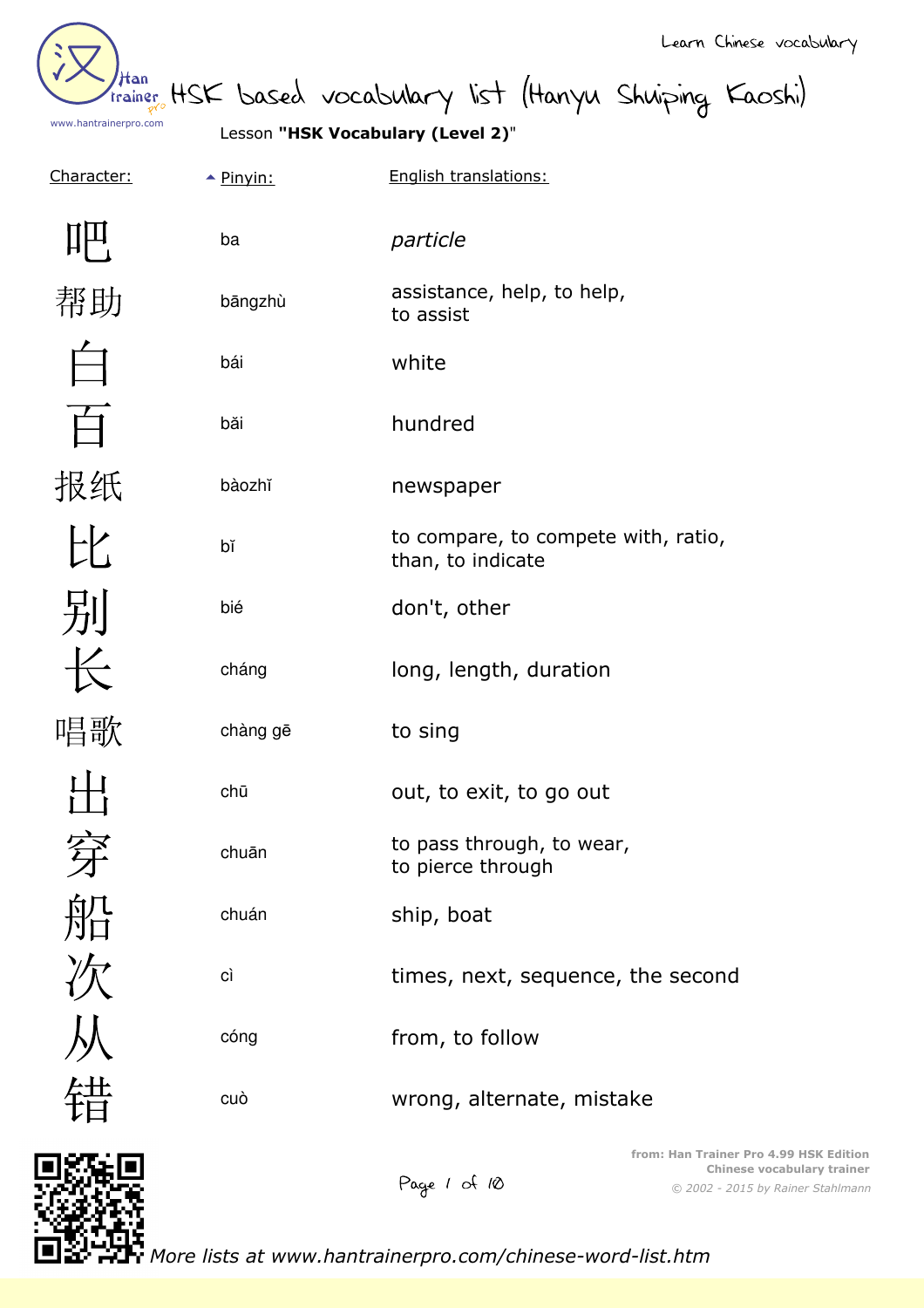

Than HSK based vocabulary list (Hanyu Shuiping Kaoshi)

Lesson **"HSK Vocabulary (Level 2)**"

| Character: | $\triangle$ Pinyin: | English translations:                                        |
|------------|---------------------|--------------------------------------------------------------|
| 打篮球        | dă lángiú           | to play basketball                                           |
| 大家         | dàjiā               | everyone, master                                             |
| 但是         | dànshì              | but, only                                                    |
| 到          | dào                 | to reach, to be present,<br>to leave for, up to, considerate |
| 得          | de                  | particle                                                     |
|            | děng                | to wait, grade, to be the same as                            |
| 弟弟         | dìdi                | younger brother                                              |
| 第一         | dìyī                | first, number one                                            |
| 懂          | dŏng                | to understand                                                |
|            | duì                 | correct, versus, facing, for,<br>to oppose, pair,            |
| 房间         | fángjiān            | room                                                         |
| 非常         | fēicháng            | extremely, very                                              |
| 服务员        | fúwùyuán            | waiter, waitress, attendant                                  |
| 高          | gāo                 | high, of a superior grade, loud                              |
| 告诉         | gàosu               | to tell                                                      |
|            |                     | from: Han Trainer                                            |

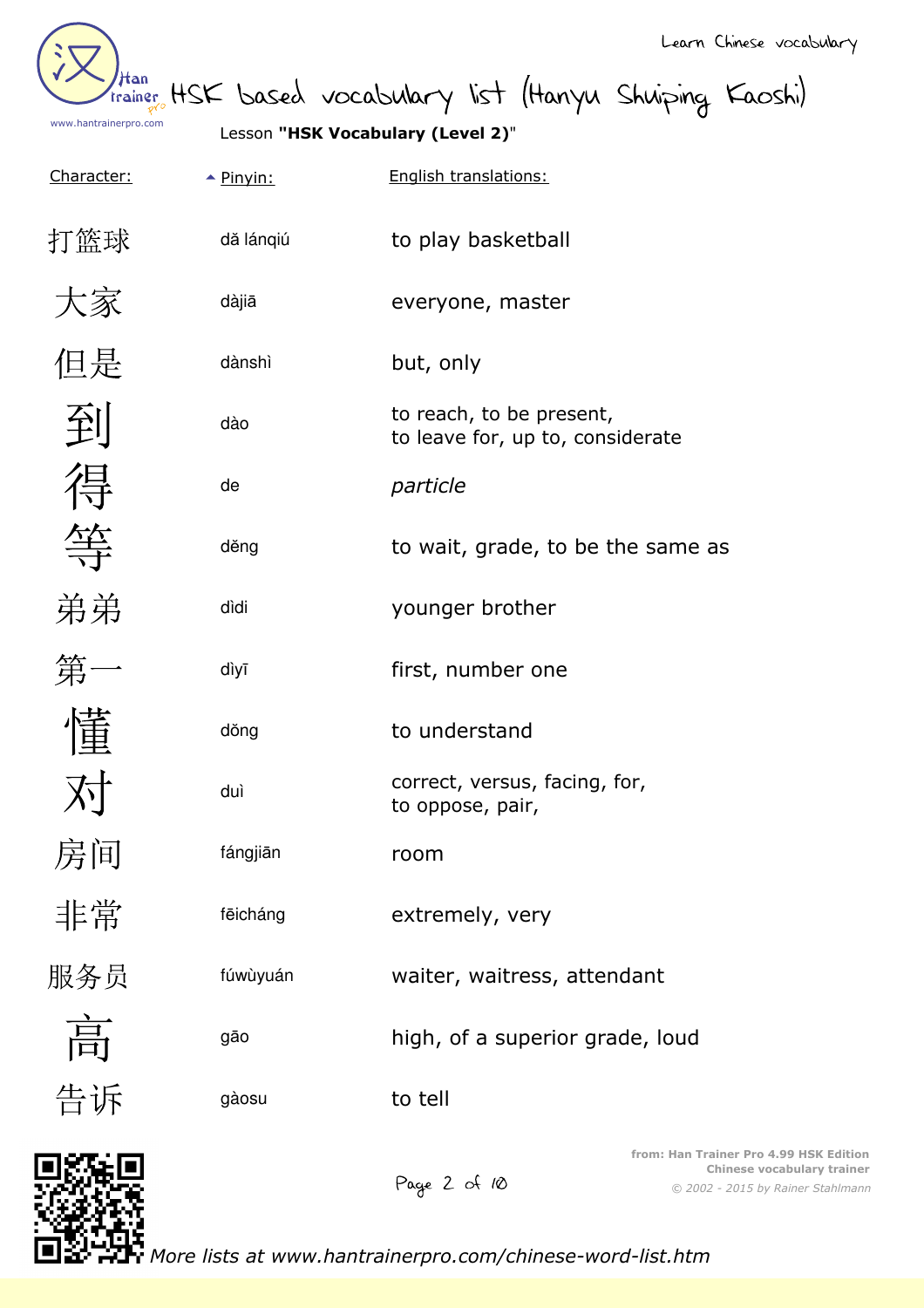| Han<br>www.hantrainerpro.com |                     | Learn Chinese vocabulary<br>trainer HSK based vocabulary list (Hanyu Shuiping Kaoshi)<br>Lesson "HSK Vocabulary (Level 2)" |
|------------------------------|---------------------|----------------------------------------------------------------------------------------------------------------------------|
| Character:                   | $\triangle$ Pinyin: | English translations:                                                                                                      |
| 哥哥                           | gēge                | elder brother                                                                                                              |
|                              | gĕi                 | to give, to provide, to grant, for                                                                                         |
| 公共汽车                         | gōnggòngqìchē       | bus                                                                                                                        |
| 公斤                           | gōngjīn             | kilogram                                                                                                                   |
| 公司                           | gōngsī              | company, corporation, firm,<br>business                                                                                    |
| 贵                            | guì                 | expensive, valued                                                                                                          |
|                              | guò                 | to cross, to pass, through, over,<br>mistake                                                                               |
|                              | hái                 | still, quite, yet, passably, even,<br>too                                                                                  |
| 孩子                           | háizi               | child                                                                                                                      |
| 好吃                           | hăochī              | delicious, fond of eating,<br>gluttonous                                                                                   |
| 号                            | hào                 | date, number, size                                                                                                         |
| 黑                            | hēi                 | black, dark                                                                                                                |
| 红                            | hóng                | red                                                                                                                        |
| 欢迎                           | huānyíng            | welcome, to welcome somebody                                                                                               |
| 回答                           | huídá               | to answer, answer                                                                                                          |
| acter                        |                     | from: Han Trainer Pro 4.99 HSK Edition                                                                                     |

Page 3 of 10

*© 2002 - 2015 by Rainer Stahlmann* **Chinese vocabulary trainer**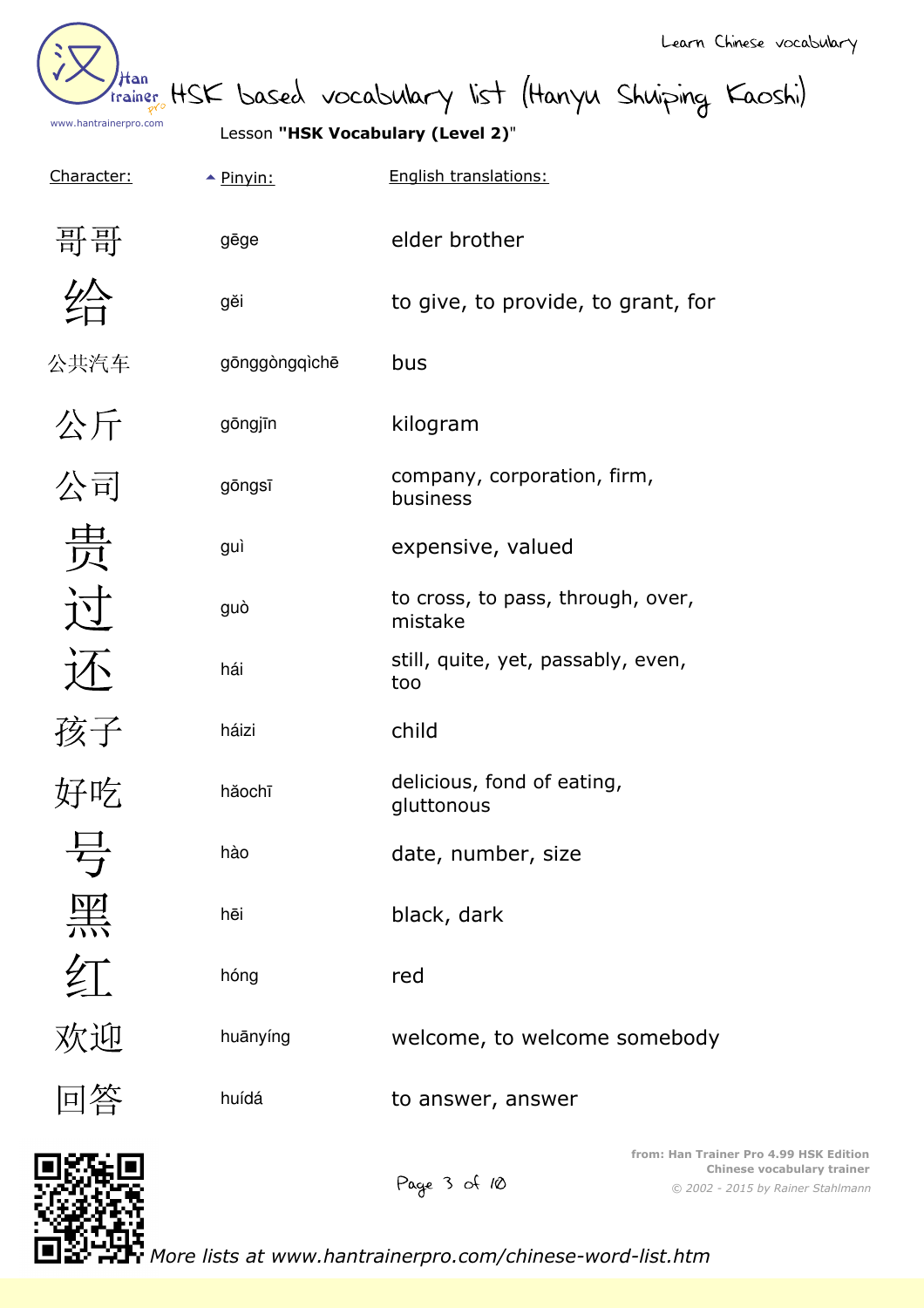

than HSK based vocabulary list (Hanyu Shuiping Kaoshi)

Lesson **"HSK Vocabulary (Level 2)**"

| Character: | $\triangle$ Pinyin: | English translations:                                                                                                     |  |
|------------|---------------------|---------------------------------------------------------------------------------------------------------------------------|--|
| 机场         | jīchăng             | airport, airfield, port                                                                                                   |  |
| 鸡蛋         | jīdàn               | hen's egg                                                                                                                 |  |
|            | jìn                 | to enter, to move forward, advance                                                                                        |  |
| 近          | jìn                 | near, close, nearly, about,<br>approximately, intimate                                                                    |  |
| 件          | jiàn                | classifier (for<br>pieces of clothes)                                                                                     |  |
| 教室         | jiàoshì             | classroom, schoolroom                                                                                                     |  |
| 姐姐         | jiĕjie              | older sister                                                                                                              |  |
| 介绍         | jièshào             | introduction, to introduce                                                                                                |  |
| 就          | jiù                 | just, to engage in, nearby,<br>to accomplish, already, at once                                                            |  |
| 觉得         | juéde               | to feel, to sense, to think                                                                                               |  |
| 咖啡         | kāfēi               | coffee                                                                                                                    |  |
| 开始         | kāishĭ              | to begin, beginning                                                                                                       |  |
| 考试         | kăoshì              | examination                                                                                                               |  |
| 可能         | kěnéng              | may, possibility, possible, maybe                                                                                         |  |
| 可以         | kĕyĭ                | can, may, might, passable, surely,<br>certainly,                                                                          |  |
|            |                     | from: Han Trainer Pro 4.99 HSK Edition<br>Chinese vocabulary trainer<br>Page 4 of 10<br>© 2002 - 2015 by Rainer Stahlmann |  |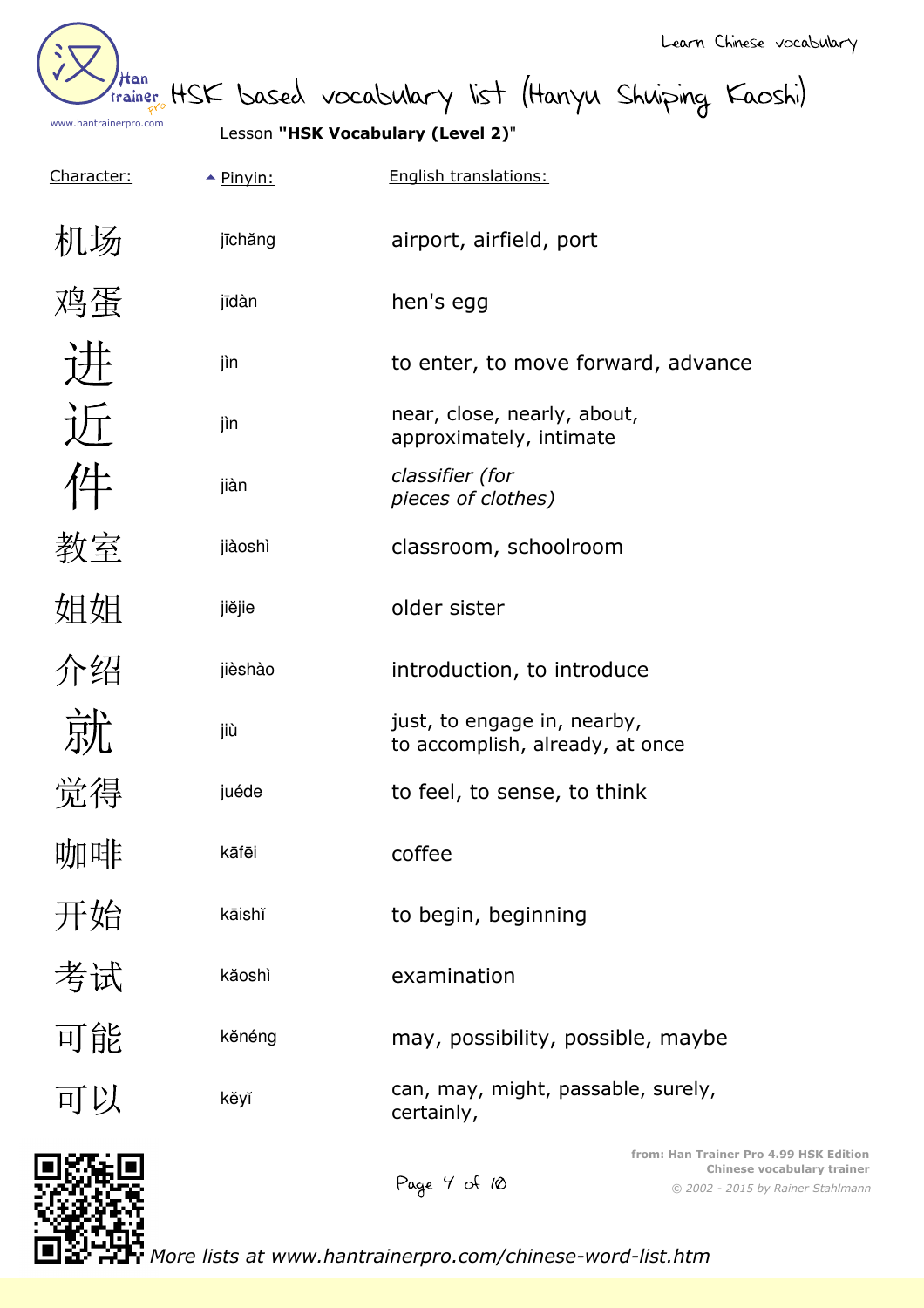Han www.hantrainerpro.com

Learn Chinese vocabulary

trainer HSK based vocabulary list (Hanyu Shuiping Kaoshi)

Lesson **"HSK Vocabulary (Level 2)**"

| Character:                | $\triangle$ Pinyin: | English translations:                                   |
|---------------------------|---------------------|---------------------------------------------------------|
| 课                         | kè                  | class, subject,<br>classroom attendance, to levy        |
| 快                         | kuài                | fast, swift, swiftness, sharp,<br>to be satisfied       |
| 快乐                        | kuàilè              | happy, happiness                                        |
| 累                         | lèi                 | tired, to tire,<br>to have worked hard, to embroi       |
| 离                         | lí                  | from, to be without,<br>to be away from                 |
|                           | liăng               | two, both                                               |
|                           | lù                  | road, path, way, route                                  |
| 旅游                        | lǚyóu               | tourism, to travel                                      |
| $\prod$                   | máng                | busy, to hurry, fully occupied                          |
|                           | mài                 | to sell, to betray, to show off                         |
| 临<br>$\bm{\mathsf{\chi}}$ | màn                 | slow, to postpone, to defer,<br>to lose time, tardiness |
|                           | mén                 | door, gate                                              |
| 每妹妹                       | měi                 | every, each, per                                        |
|                           | mèimei              | younger sister                                          |
| 男人                        | nánrén              | man                                                     |
|                           |                     |                                                         |

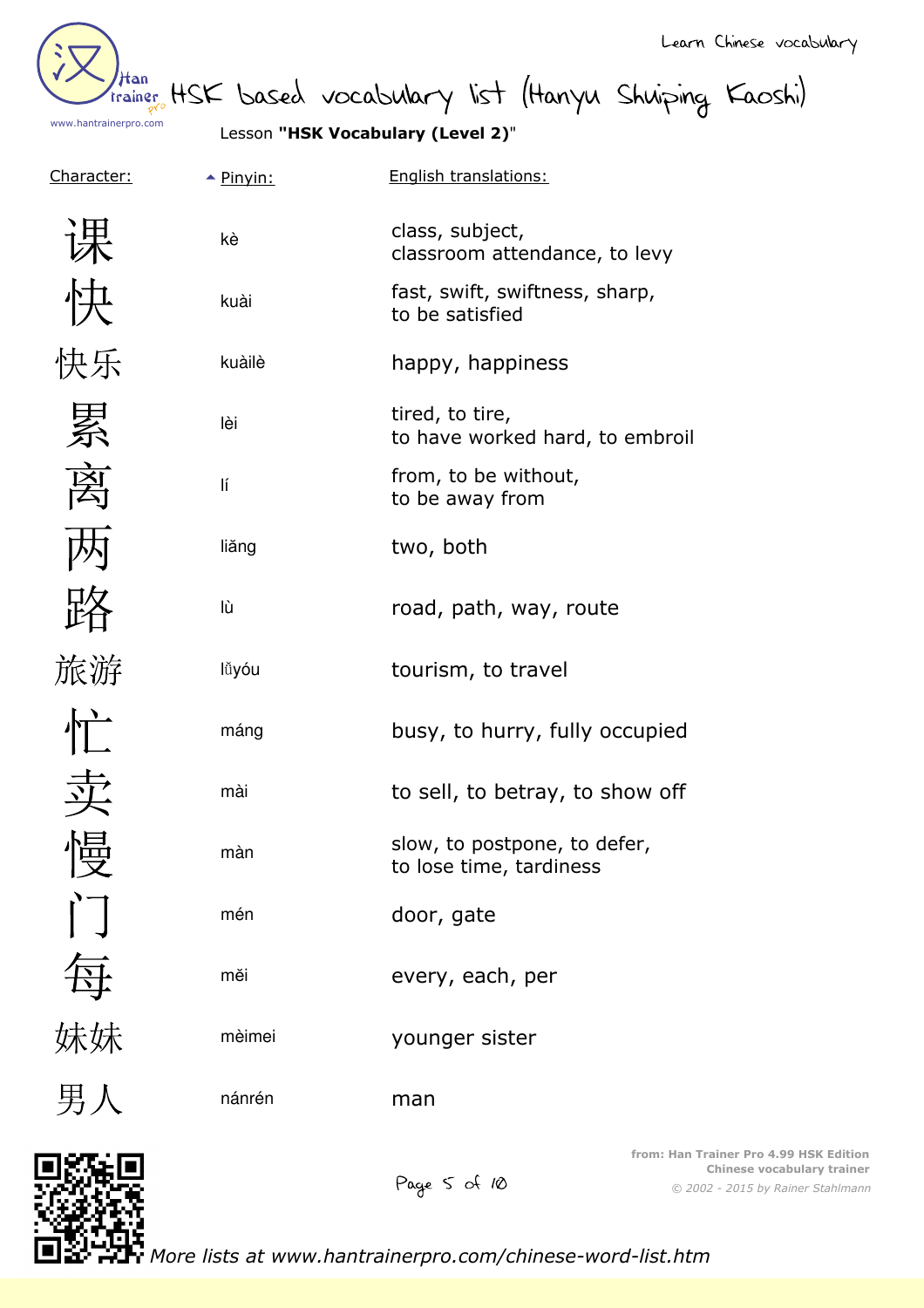Han www.hantrainerpro.com

Learn Chinese vocabulary

than HSK based vocabulary list (Hanyu Shuiping Kaoshi)

Lesson **"HSK Vocabulary (Level 2)**"

| <u>Character:</u> | $\triangle$ Pinyin: | English translations:                      |
|-------------------|---------------------|--------------------------------------------|
| 您                 | nín                 | you                                        |
| 牛奶                | niúnăi              | milk (of a cow)                            |
| 女人                | nůrén               | women                                      |
| 旁边                | pángbiān            | side                                       |
| 跑步                | păobù               | to run, march                              |
| 便宜                | piányi              | cheap,<br>to deal with somebody leniently  |
| 票                 | piào                | ticket, writ                               |
| 妻子                | qīzi                | wife, wife and children                    |
| 晴                 | qíng                | fine, clear, bright                        |
| 起床                | qĭ chuáng           | to get up                                  |
|                   | qiān                | thousand                                   |
| 去年                | qùnián              | last year                                  |
| 让                 | ràng                | to let, to ask, to give up,<br>to yield to |
| 上班                | shàng bān           | to go to work                              |
| 生病                | shēngbìng           | sick, to fall ill                          |
|                   |                     | from: Han Trainer                          |



*© 2002 - 2015 by Rainer Stahlmann* **from: Han Trainer Pro 4.99 HSK Edition Chinese vocabulary trainer**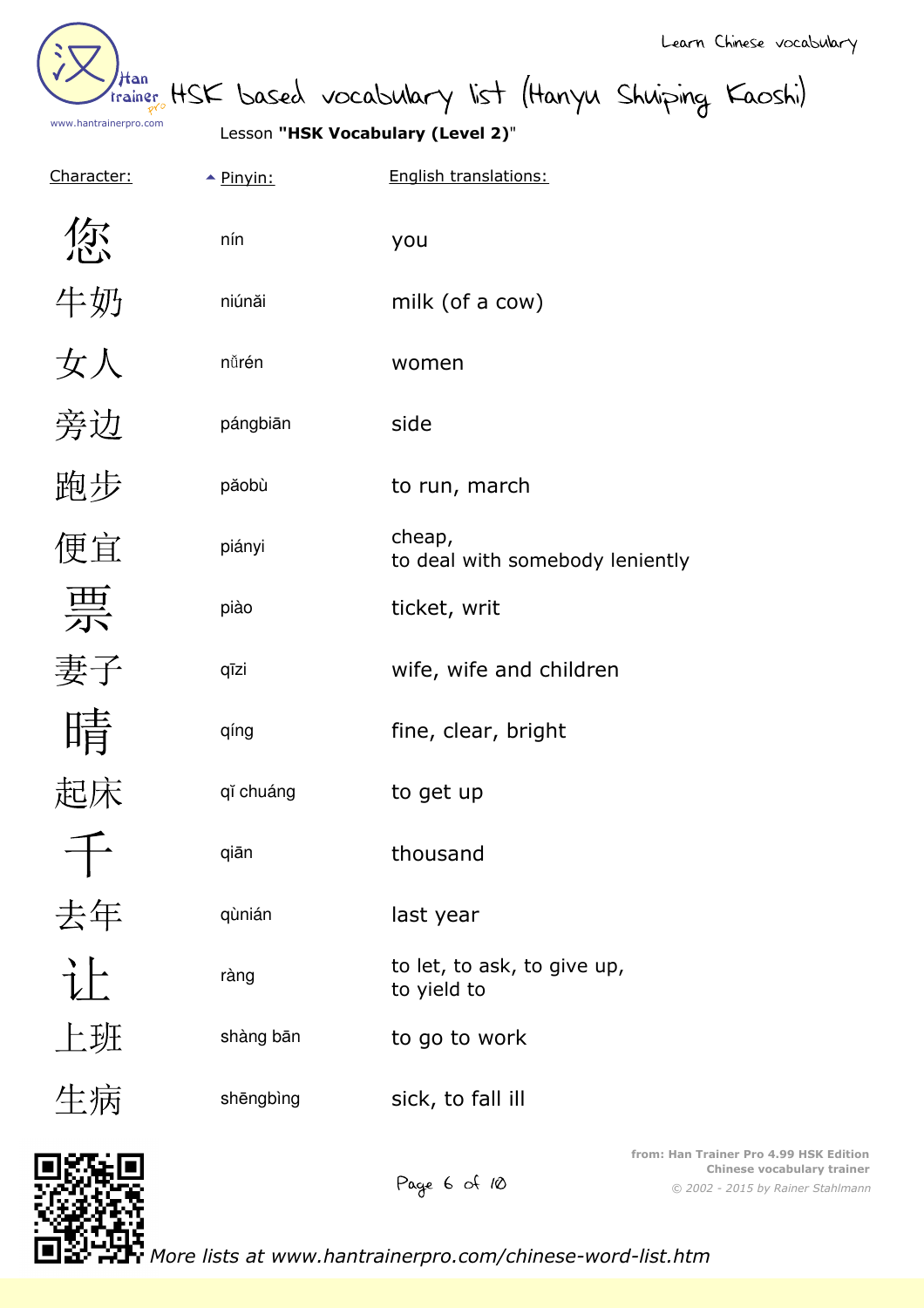Han www.hantrainerpro.com

than HSK based vocabulary list (Hanyu Shuiping Kaoshi)

Lesson **"HSK Vocabulary (Level 2)**"

| Character:           | $\triangle$ Pinyin: | English translations:                                       |
|----------------------|---------------------|-------------------------------------------------------------|
| 生日                   | shēngrì             | birthday, date of birth                                     |
| 身体                   | shēntĭ              | body, health                                                |
| 时间                   | shíjiān             | time, hours                                                 |
| 事情                   | shìqíng             | affair, matter, business                                    |
| 手表                   | shoubião            | watch                                                       |
| 手机                   | shŏujī              | mobile phone                                                |
| 送                    | sòng                | to give (as a present), to deliver,<br>send-off             |
| 所以                   | suŏyĭ               | S <sub>O</sub>                                              |
| $\overrightarrow{F}$ | tā                  | it                                                          |
| 踢足球                  | tī zúqiú            | to play football                                            |
| 心                    | tí                  | topic, task, problem, to inscribe                           |
| 跳舞                   | tiàowŭ              | to dance                                                    |
| 云                    | wán                 | to finish, intact, to be used up                            |
| 玩                    | wán                 | to play, to have fun, to keep,<br>to toy withto trifle with |
| 晚上                   | wänshang            | evening                                                     |
|                      |                     |                                                             |

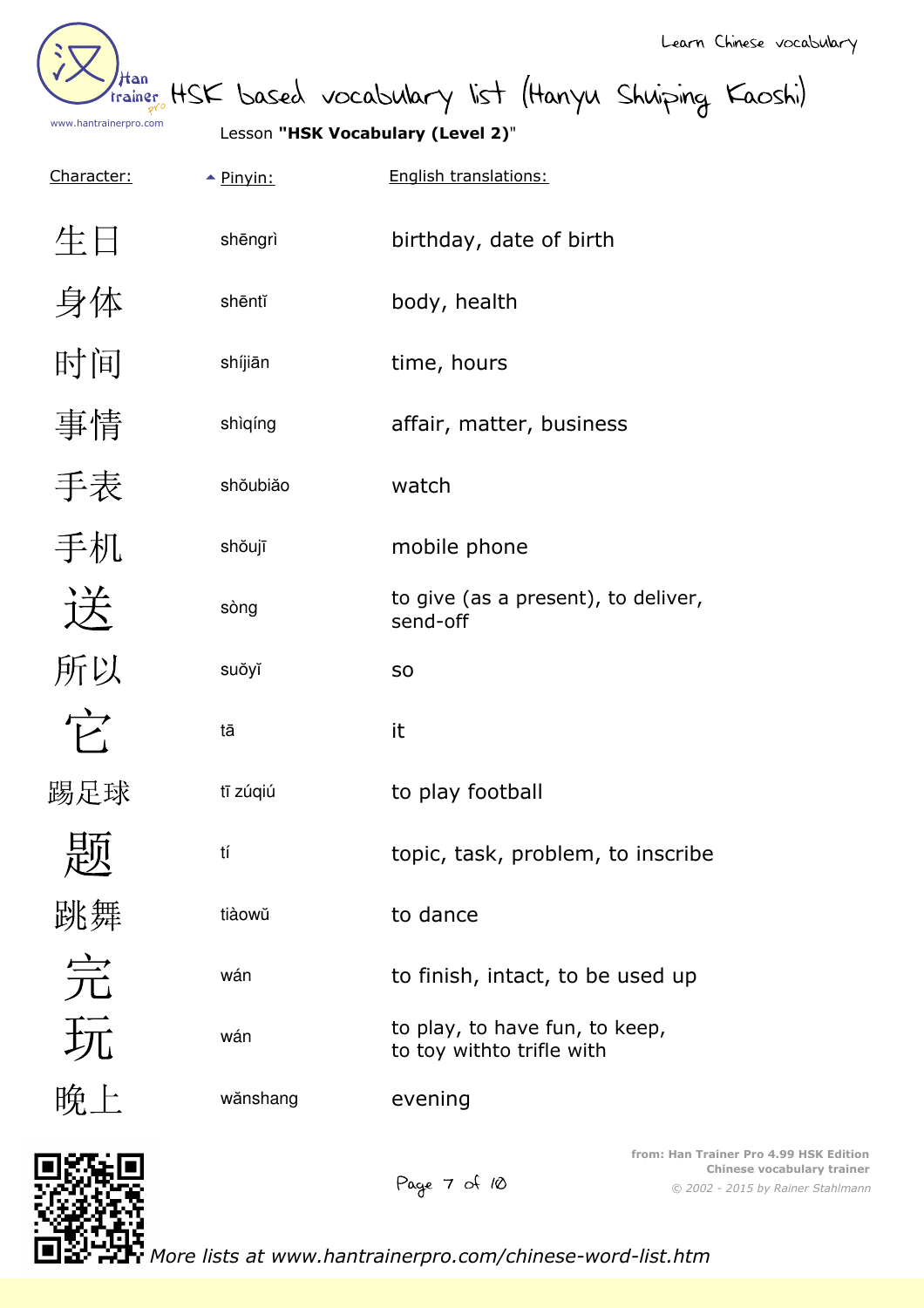Han www.hantrainerpro.com

than HSK based vocabulary list (Hanyu Shuiping Kaoshi)

Lesson **"HSK Vocabulary (Level 2)**"

| Character: | $\triangle$ Pinyin: | English translations:                                     |
|------------|---------------------|-----------------------------------------------------------|
|            | wài                 | external, outer, besides, beyond,<br>of a foreign country |
| 为什么        | wèi shénme          | why, what for, how come                                   |
| 问          | wèn                 | to ask                                                    |
| 问题         | wèntí               | problem, question, issue, trouble                         |
| 西瓜         | xīguā               | watermelon                                                |
| 新          | xīn                 | new, newly                                                |
| 希望         | xīwàng              | wish, hope, to hope, to wish,<br>to want                  |
| 洗          | ΧĬ                  | to wash                                                   |
| 姓          | xìng                | family name, surname                                      |
| 小时         | xiăoshí             | hour                                                      |
| 向          | xiàng               | to lead, direction, to face,<br>all along                 |
| 笑          | xiào                | smile, to smile, to laugh (at)                            |
| 休息         | xiūxi               | to rest, to have a break                                  |
| 雪          | xuĕ                 | snow                                                      |
| 羊肉         | yángròu             | mutton                                                    |
| ascem      |                     | from: Han Trainer F                                       |

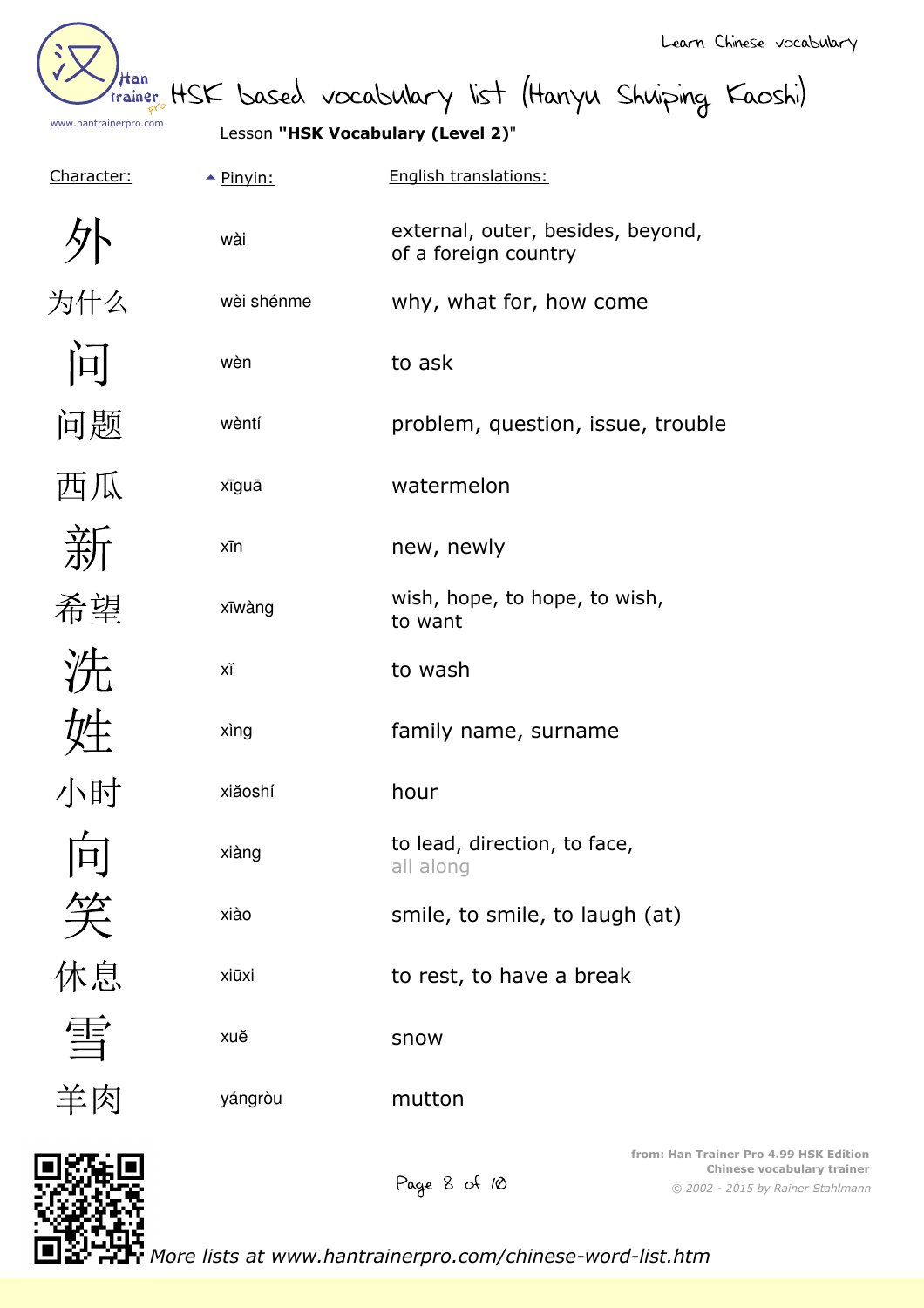

than HSK based vocabulary list (Hanyu Shuiping Kaoshi)

Lesson **"HSK Vocabulary (Level 2)**"

| <u>Character:</u> | $\triangle$ Pinyin: | English translations:                                |
|-------------------|---------------------|------------------------------------------------------|
| 颜色                | yánsè               | color                                                |
| 眼睛                | yănjing             | eye, eyes                                            |
| 要                 | yào                 | to want, to wish,<br>to ask somebody to do something |
| 药                 | yào                 | medicine, medication                                 |
| 也                 | уĕ                  | also, as well as, too                                |
| 阴                 | yīn                 | covert, overcast, negative,<br>moon                  |
| 因为                | yīnwèi              | because                                              |
| 已经                | yĭjing              | already                                              |
| 一起                | yìqĭ                | together, in the same place                          |
| 意思                | yìsī                | meaning, idea, indication, fun                       |
| 游泳                | yóuyŏng             | to swim, swimming                                    |
| 右边                | yòubiān             | (to the) right                                       |
|                   | уú                  | fish                                                 |
| 运动                | yùndòng             | sport, motion, movement,<br>to exercise              |
|                   | yuán                | unit, basic, first                                   |
|                   |                     | from: Han Trair<br>Page 9 of 10<br>$© 2002 -$        |

*© 2002 - 2015 by Rainer Stahlmann* **finer Pro 4.99 HSK Edition Chinese vocabulary trainer**